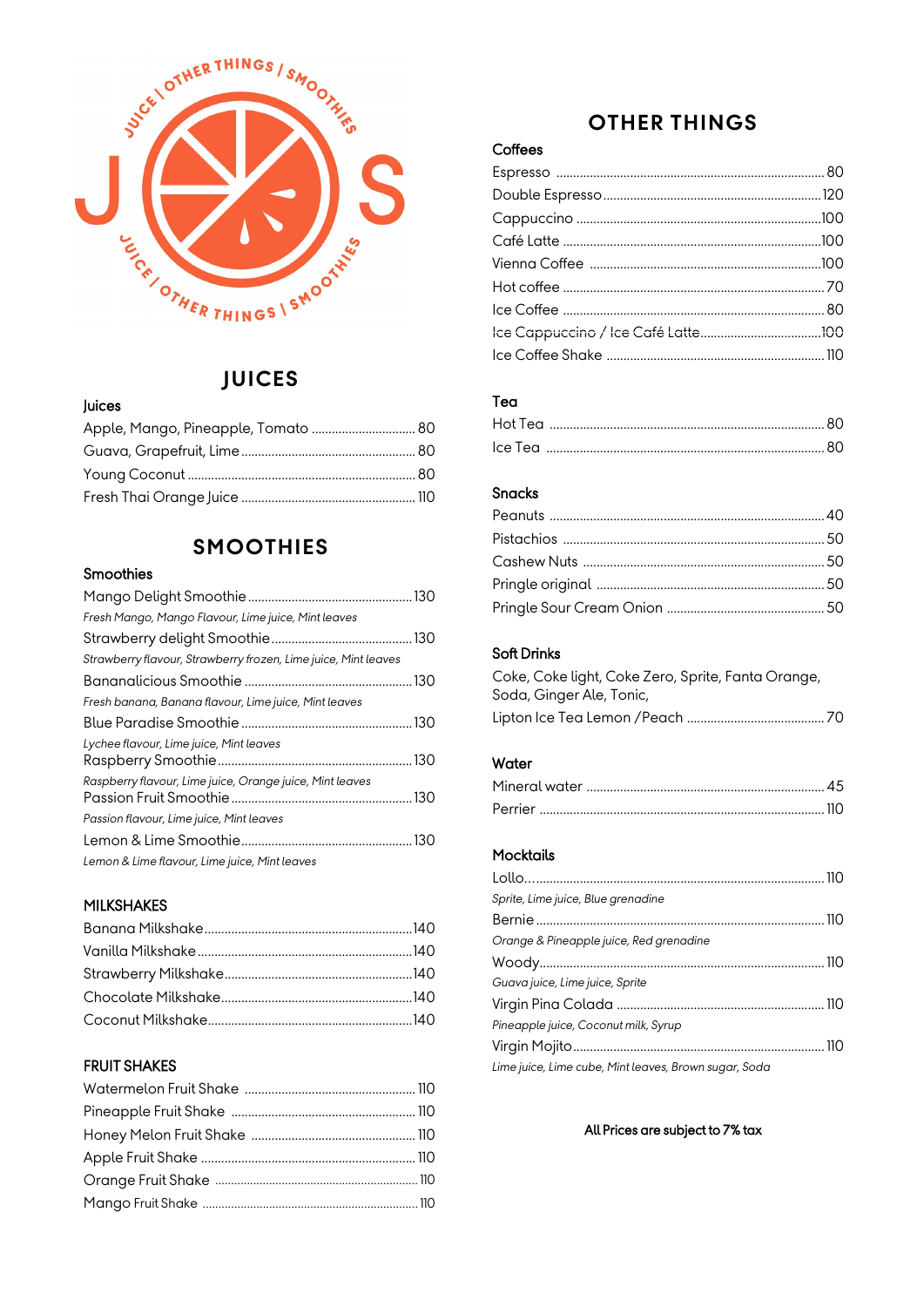

# **WINES**

| House Wine by glass Red or White  150          |  |
|------------------------------------------------|--|
|                                                |  |
| Premium - Chardonnay Glass/Btl 190/900         |  |
| Premium - Cabernet Sauvignon Glass/Btl 190/900 |  |
| Premium - Sauvignon Blanc Glass/Btl190/900     |  |
|                                                |  |

# **BEERS**

# **COFFEE DRINKS**

| Whisky, Kahlua, Whipped Cream            |  |
|------------------------------------------|--|
|                                          |  |
| Tequila, Kahlua, Whipped Cream           |  |
|                                          |  |
| Captain Morgan, Tia Maria, Whipped Cream |  |
|                                          |  |
| Brandy, Kahlua, Whipped Cream            |  |
|                                          |  |
| Mekhong, Kahlua, Whipped Cream           |  |

# **LONG DRINKS & COCKTAILS**

| Aperol, Prosecco, Soda                                              |  |
|---------------------------------------------------------------------|--|
|                                                                     |  |
| Gin,Tonic                                                           |  |
|                                                                     |  |
| Thai rum, Lime cube, Brown sugar                                    |  |
|                                                                     |  |
| Light Rum, Coca Cola                                                |  |
|                                                                     |  |
| Gin, Vodka, Light Rum, Tequila, Triple Sec, Lime, Cola              |  |
|                                                                     |  |
| Vodka vanilla, Apple sourz                                          |  |
|                                                                     |  |
| Thai rum , Lime, Mint leaves, Brown sugar, Soda                     |  |
|                                                                     |  |
| Absolute vanilla, Apple sour , Sprite                               |  |
|                                                                     |  |
| Vodka, Tomato Juice, Tabasco, Worcester Sauce                       |  |
|                                                                     |  |
| Vodka raspberry, Sour mix, Cranberry juice, Soda                    |  |
|                                                                     |  |
| Tequila, Triple sec, Lime juice, Sugar syrup                        |  |
|                                                                     |  |
| Vodka, Peach brandy, Orange, Cranberry juice, Lime juice, Grenadine |  |
| Frozen Kamala Dream                                                 |  |
|                                                                     |  |
|                                                                     |  |
| Light rum, Malibu, Coconut milk, Pineapple juice                    |  |
|                                                                     |  |
| Light rum, Strawberries, Lime juice, Sugar syrup                    |  |
|                                                                     |  |
| Havana rum, Ginger ale, Lime juice                                  |  |
|                                                                     |  |
| Vodka raspberry, Grapefuit juice, Cranberry juice                   |  |
|                                                                     |  |
| Light rum, Dark rum, Orange curacao, Fruit punch                    |  |
|                                                                     |  |
| Vodka, Triple sec, Cranberry juice, Lime juice                      |  |
|                                                                     |  |
| Vodka, Triple sec, Lime juice, Sugar syrup                          |  |
|                                                                     |  |
| Gin, Cherry Brandy, Lime juice, Grenadine, Soda                     |  |
|                                                                     |  |
| Gin, Mekhong, Blue curacao, Lime juice, Soda                        |  |
|                                                                     |  |
| Tequila, TripleSec, Lime Juice, Orange Juice, Grenadine             |  |